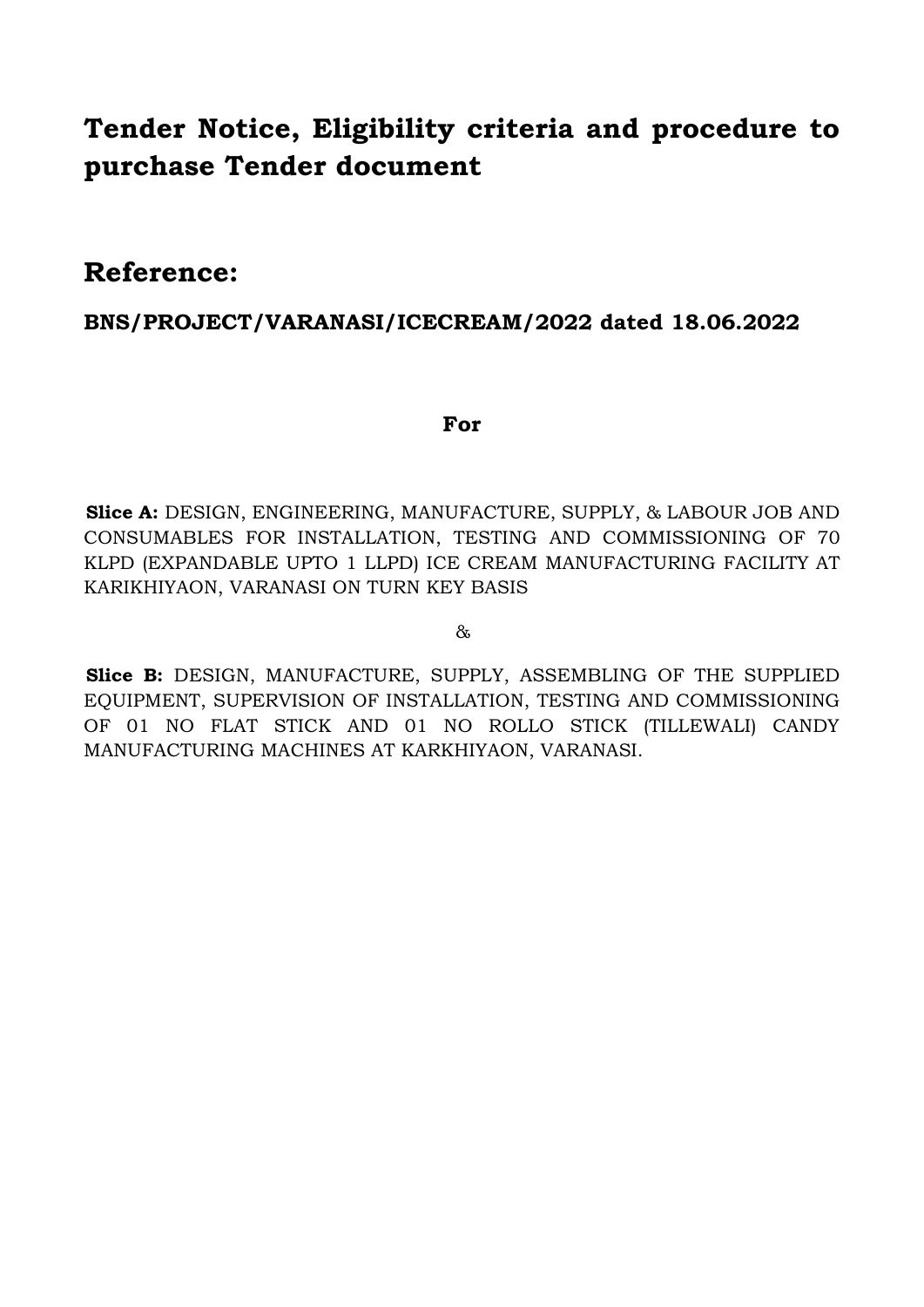#### **BANASKANTHA DISTRICT CO-OP. MILK PRODUCERS' UNION LTD.**

BANAS DAIRY, PB NO 20, PALANPUR–385001, DIST : BANASKANTHA, GUJARAT PHONE : 253881-85..FAX : 02742-252723

#### **18.06.2022**

#### **TENDER NOTICE (Two Stage Bidding)**

Banaskantha District Co-operative Milk Producers' Union Limited, Palanpur invites sealed bids from reputed eligible bidders for the following works at H-1B Part, Agro Park, UPSIDC, Karkhiyaon, Pindra, Varanasi (UP) :

| Tender Ref.                      | Name of work                                                                                                                                                                                                                                        | Cost | Estimated Tender Fee &<br>E.M.D.         | Time<br>Period |
|----------------------------------|-----------------------------------------------------------------------------------------------------------------------------------------------------------------------------------------------------------------------------------------------------|------|------------------------------------------|----------------|
| T/VARANASI/<br>ICECREAM/<br>2022 | BNS/PROJEC Solice A: Design, Engineering, manufacture, supply, $\&$ Rs.66.09<br>labour job and consumables for installation, testing and<br>commissioning of 70 KLPD (expandable upto 1 LLPD) ice<br>cream manufacturing facility on turnkey basis. | Cr   | $Rs.10000+$<br>18% GST &<br>66.09 Lakhs. | 10<br>months   |
|                                  | <b>Slice B:</b> Design, manufacture, supply, assembling of the Rs 9.79<br>supplied equipment, supervision of installation, testing<br>and commissioning of 01 no Flat Stick and 01 no Rollo<br>stick (Tillewali) Candy manufacturing machines.      | Cr   | $Rs 5000+$<br>18% GST &<br>9.79 Lakhs    | 8 month        |

Timelines:

| Start of Sale of the Tender                    | 21.06.2022 from 11:00 HRS               |
|------------------------------------------------|-----------------------------------------|
| Last date for sale of Tender                   | 19.07.2022 up to 14:00 HRS              |
| Last date & Time for submitting Tender         | 26.07.2022 up to 15:00 HRS              |
| Date of opening of Tender (only Technical Bid) | 26.07.2022 at 16:00 HRS at Banas Dairy, |

Detail of eligibility criteria for this tender and procedure to purchase the tender is available on our website *www.banasdairy.coop*. Banas dairy does not bind itself to accept the lowest bid. Banas dairy reserves the right to award the job either in part or full. Banas dairy at its sole discretion and without assigning any reason thereof, also reserves the right to accept any/or reject any or all bids.

#### **I/C MANAGING DIRECTOR**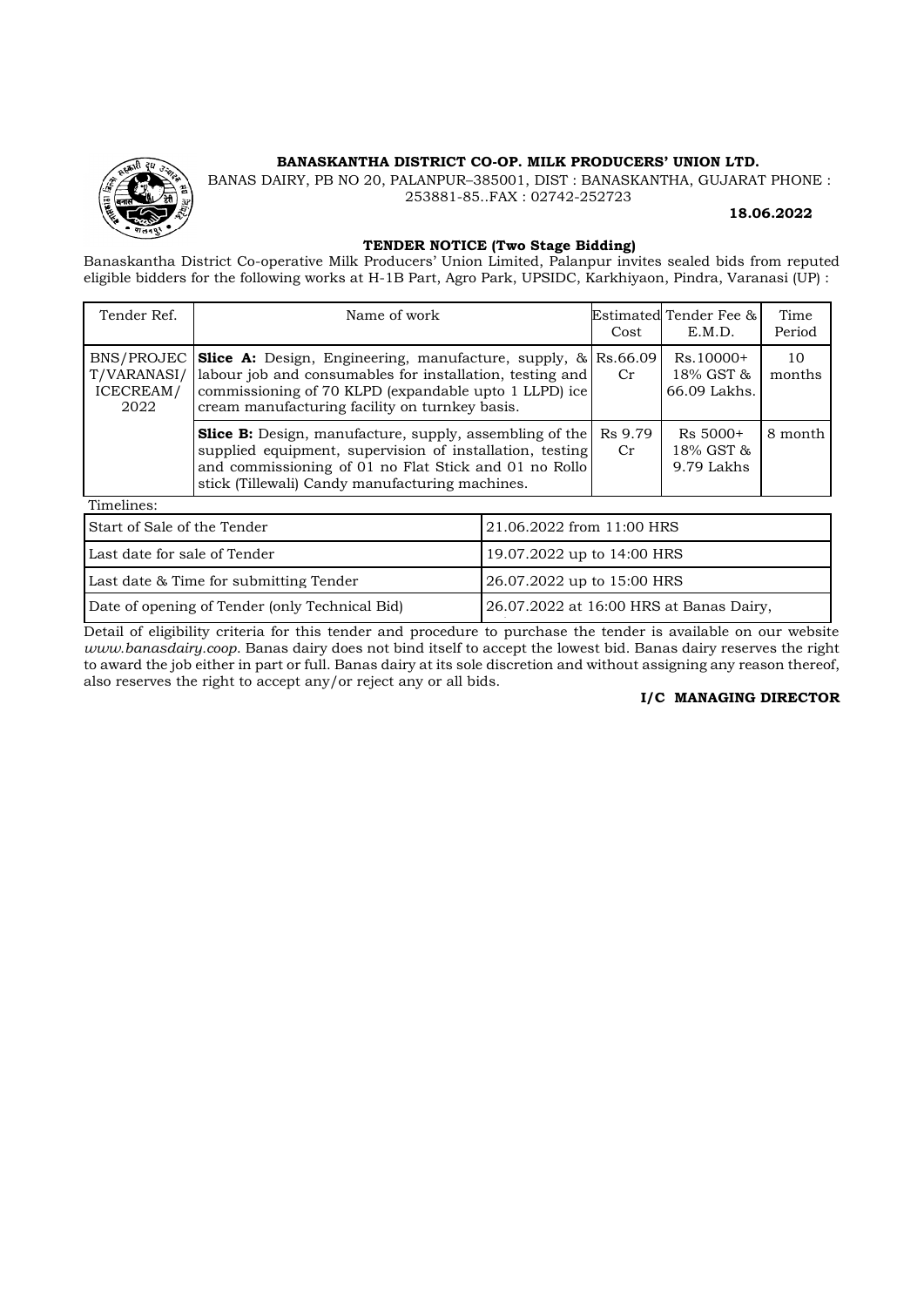# **Eligibility and Qualification requirements:**

## **Tender Ref:** BNS/PROJECT/VARANASI/ICECREAM/2022

## **For Slice A:**

DESIGN, ENGINEERING, MANUFACTURE, SUPPLY, & LABOUR JOB AND CONSUMABLES FOR INSTALLATION, TESTING AND COMMISSIONING OF 70 KLPD (EXPANDABLE UPTO 1 LLPD) ICE CREAM MANUFACTURING FACILITY AT KARIKHIYAON, VARANASI ON TURN KEY BASIS

The bidders must meet the following minimum qualification criteria:

1. The Bidder in the same name and style should be in the similar business of design, manufacture, supply, installation, testing and commissioning of Icecream manufacturing plants for at least five financial years. In case of change of name of bidder by merger/acquisition/ change in status, the bidder has to submit the documentary evidences.

The bidder has to submit the documentary evidence for the same.

2. The Bidder's average annual financial turnover in the same name and style during the last three financial years (2018-19, 2019-20 and 2020-21) should not be less than INR 100 crores.

The Bidder must submit Annual financial reports with certified true copies of audited balance sheet with Profit & loss account statements and IT returns of said last five financial years for the proof of financial turnover along with PAN.

3. The Bidder in the same name and style shall have successfully executed / completed contracts of similar nature (Similar nature means bidder should have designed, supplied, installed, tested and commissioned automated Icecream manufacturing plant, either of the following:

One contract costing not less than INR 39.60 Crores

OR

Two contracts each costing not less than INR 29.70 Crores

OR

Three contracts each costing not less than INR 19.80 Crores

Copy of the purchase orders and their Completion certificates for the works mentioned in the qualification criteria shall be submitted.

Copy of TDS certificate issued by the clients to substantiate the claim for the value of works executed in the private sector.

Bidder should be able to provide process and design expertise and aftersales service support.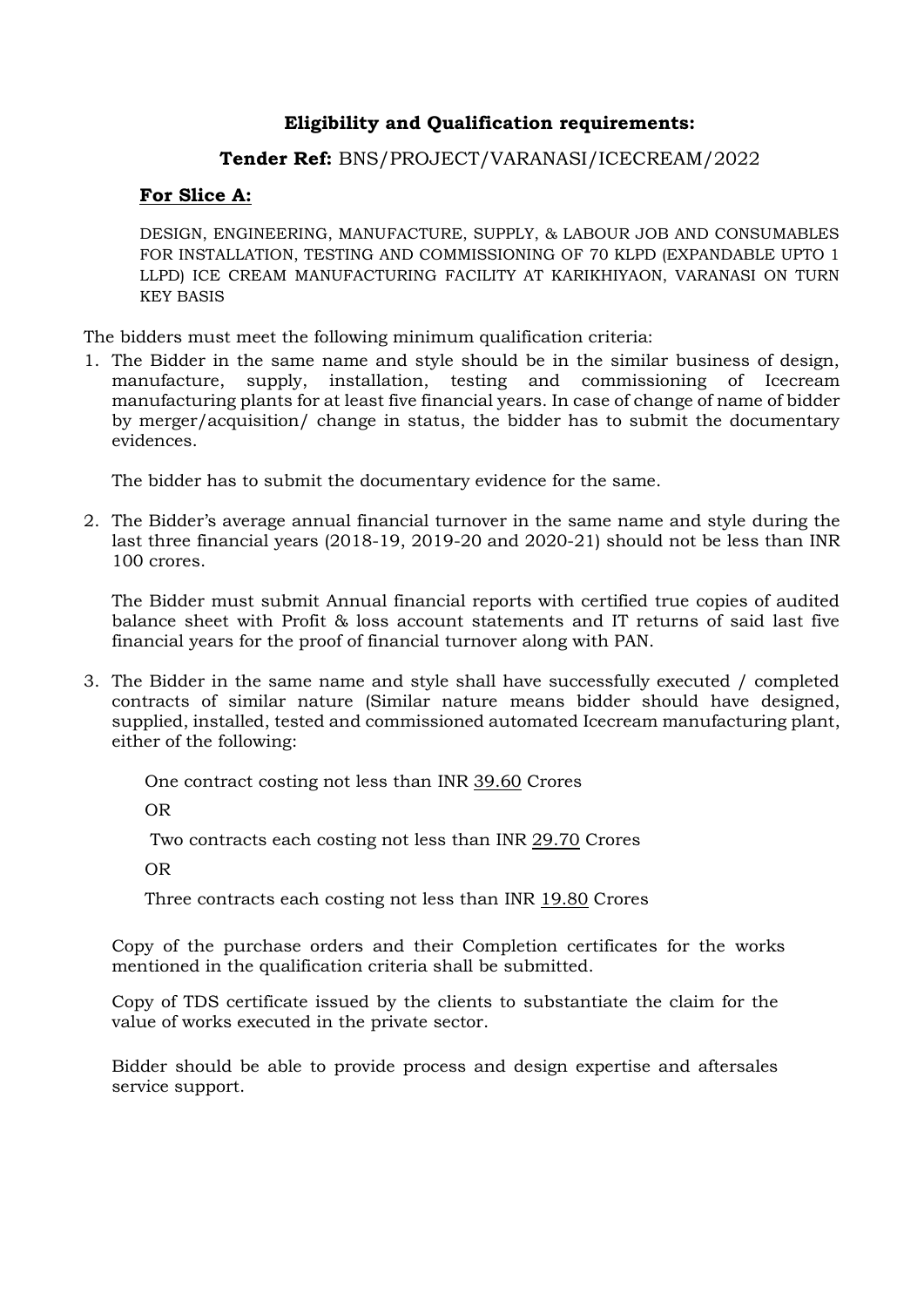4. The Bidder should have valid registration under various Acts that may be applicable for the contract proposed. This shall include but not limited to Income Tax, GST, Employee State Insurance, Contract Labour, Provident Fund etc.

Even though the Bidder meets the specified criteria, the bid may be disqualified in case the bidder has:

- a) Made untrue or false declaration in the forms, statements and attachments submitted in proof of their qualifications.
- b) Record of poor performance such as abandoning the works, not properly completing the contract, inordinate delays in completion or financial failure etc.

## **For Slice B:**

DESIGN, MANUFACTURE, SUPPLY, ASSEMBLING OF THE SUPPLIED EQUIPMENT, SUPERVISION OF INSTALLATION, TESTING AND COMMISSIONING OF 01 NO FLAT STICK AND 01 NO ROLLO STICK (TILLEWALI) CANDY MANUFACTURING MACHINES AT KARKHIYAON, VARANASI.

The bidders must meet the following minimum qualification criteria:

- 1. The Bidder or its foreign collaborator, in the same name and style, should be in the similar business for at least five financial years. In case of change of name of bidder by merger / acquisition / change in status, the bidder has to submit documentary evidences.
- 2. The Bidder's or its foreign collaborator's Average financial turnover in the same name and style during last three financial years (i.e. 2018-19, 2019-20 and 2020-21) should not be less than INR 15 Crores. If the financial years in the bidder's country are from January to December then financial turnover for the year 2019, 2020 and 2021 shall be submitted. If the bidder is from out of India, turnover shall be calculated based on the turnover of bidder in foreign currency multiplied by the value of that foreign currency in INR on the day of publishing the tender notice. Documentary evidences shall be provided as proof of financial turnover.
- 3. The Bidder or its foreign collaborator in the same name and style shall have successfully executed / completed contracts of similar nature (Ice cream Stick/Rollo (Tillewali) machine line) during the last five years ending last day of the month previous to the month in which bid is opened, either of the following: -
- a) One contract costing not less than INR 5.90 Crores

#### **OR**

b) Two contracts each costing not less than INR 4.40 Crores

**OR**

c) Three contracts each costing not less than INR 2.90 Crores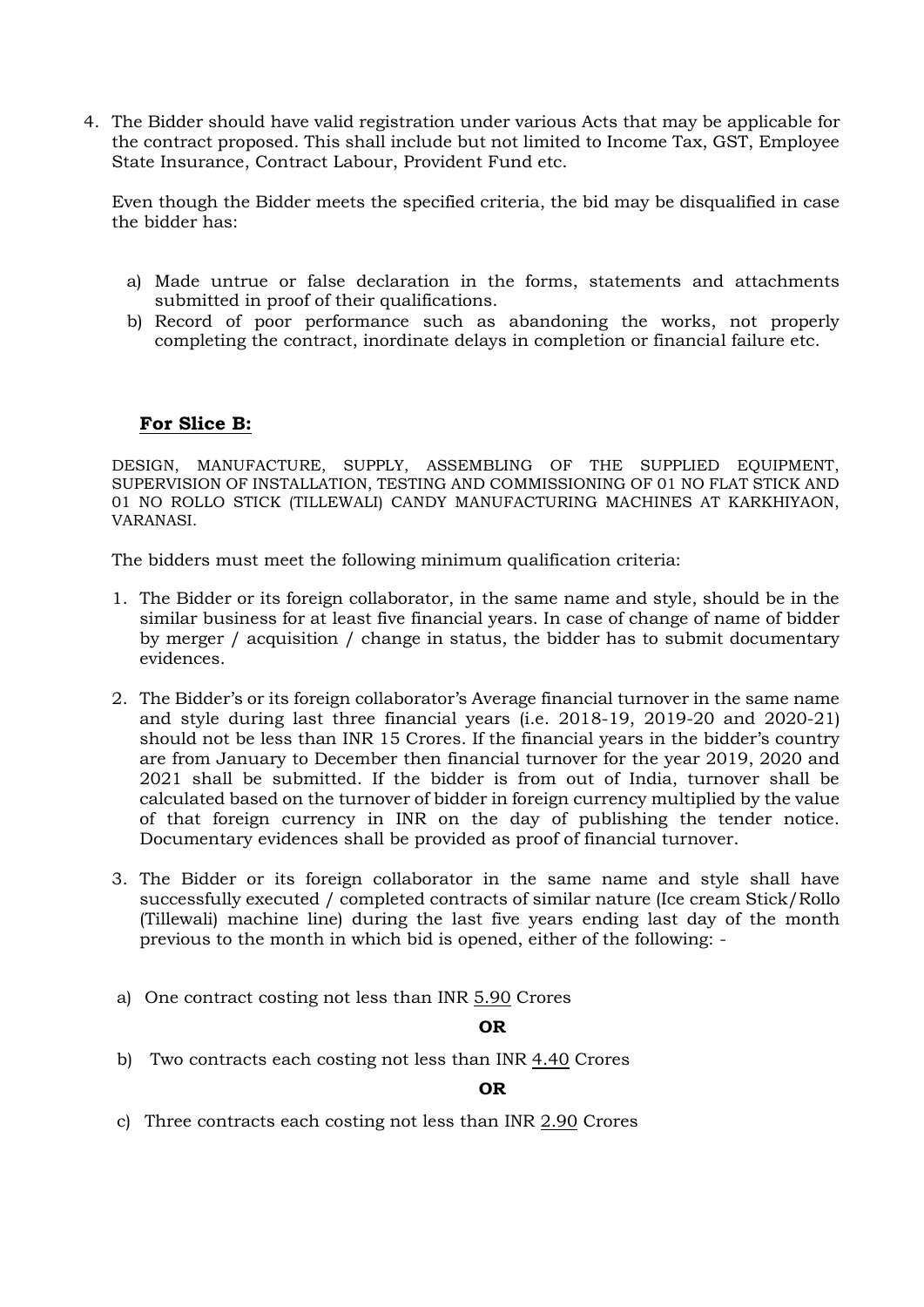If the works executed are in foreign currency, cost of the contracts shall be worked out based on contract value multiplied by the value of that foreign currency in INR on the day of publishing the tender notice.

Similar nature of works means the Bidder or its foreign collaborator in the same name and style, should have successfully designed, supplied, installed and commissioned Icecream Stick line/Candy machine.

Copy of the purchase orders and their Completion certificates for the works mentioned in the qualification criteria shall also be submitted.

Even though the Bidder or its foreign collaborator meets the specified criteria, the bid may be disqualified in case the bidder has:

- c) Made untrue or false declaration in the forms, statements and attachments submitted in proof of their qualifications.
- d) Record of poor performance such as abandoning the works, not properly completing the contract, inordinate delays in completion or financial failure etc.

## **PROCEDURE TO PURCHASE TENDER DOCUMENT**

#### **1. Purchase of bidding Document:**

Interested eligible bidders may obtain further information from Banaskantha District Co-operative Milk Producers' Union Limited, Banas Dairy, Palanpur, Distt: Banaskantha, Gujarat.

Interested bidders can purchase the bidding documents in person between 1100 - 1600 hours on any working day within tender sale period specified above on payment of non-refundable tender fees of **Rs.10000 +18% GST (For Slice A) and Rs.5000 +18% GST (for Slice B)** by DD (in favor of Banaskantha District Co-operative Milk Producers' Union Limited payable at Palanpur)

In case bidder wishes to purchase the bid document through courier/ post they have to submit a DD of **Rs.10000 +18% GST + Rs.500 (For Slice A) and Rs.5000 +18% GST + Rs.500 (for Slice B)** towards the courier charges in favour of Banaskantha District Co-operative Milk Producers' union Limited payable at Palanpur. The payment can also be transferred through RTGS at the following bank details. On receipt of DD/payment transfer through RTGS as above, Banas Dairy shall courier the bid document on the address from where the request has been made. Banas Dairy shall not be responsible for any delay in receipt of the bidding document sent by post /courier.

Beneficiary name : Banaskantha Dist. Co-op. Milk producers Union Ltd. Bank name : HDFC Bank Ltd.